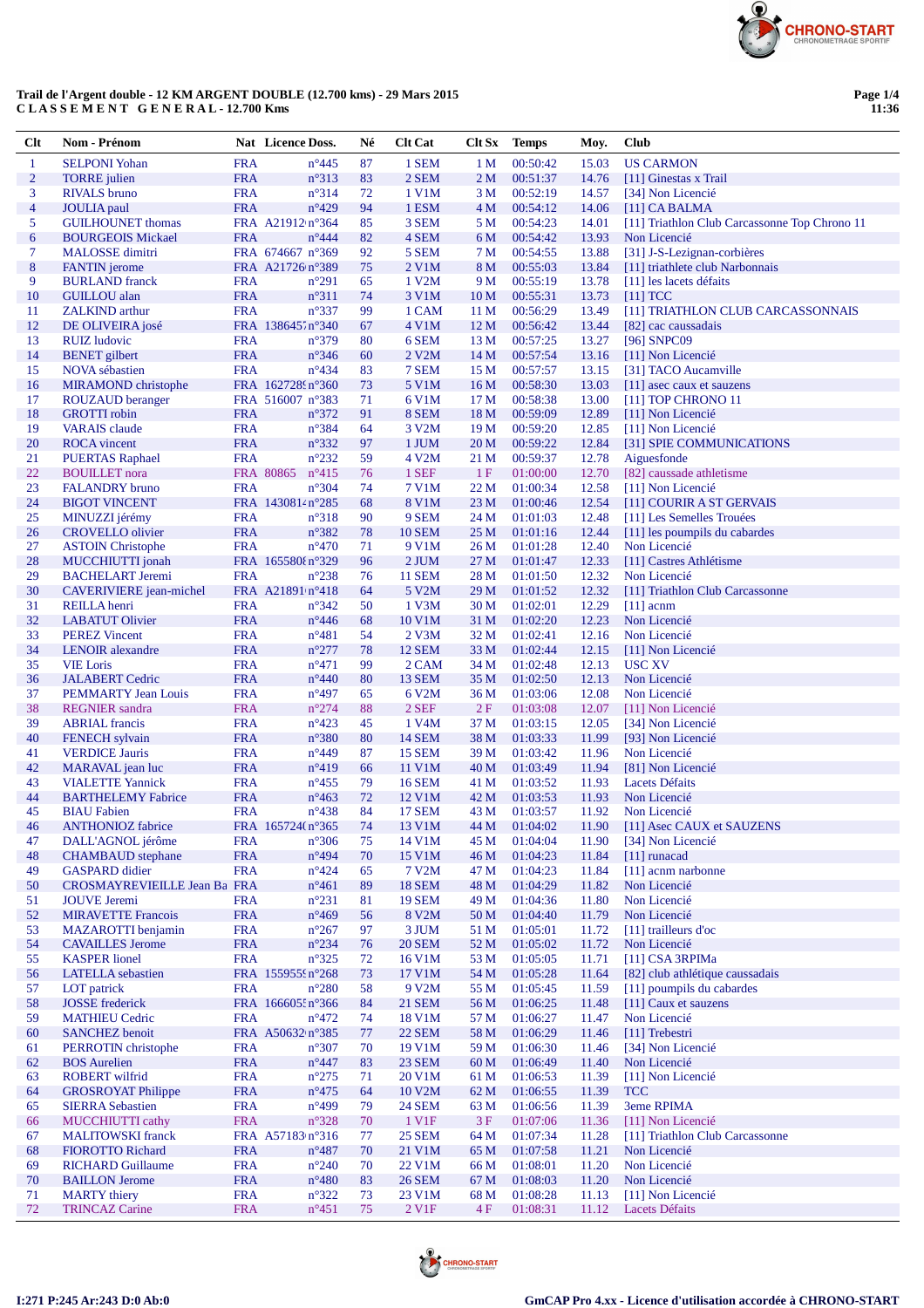

## Trail de l'Argent double - 12 KM ARGENT DOUBLE  $(12.700 \text{ km}\text{s})$  - 29 Mars 2015 C LA S S E M E N T G E N E R A L - 12.700 Kms

Page 2/4<br>11:36

| Clt        | Nom - Prénom                                         |                          | Nat Licence Doss.                  | Né       | <b>Clt Cat</b>                | <b>Clt Sx</b>           | <b>Temps</b>         | Moy.           | Club                                      |
|------------|------------------------------------------------------|--------------------------|------------------------------------|----------|-------------------------------|-------------------------|----------------------|----------------|-------------------------------------------|
| 73         | <b>KACI</b> David                                    | <b>FRA</b>               | $n^{\circ}464$                     | 75       | 24 V1M                        | 69 M                    | 01:08:37             | 11.11          | Non Licencié                              |
| 74         | <b>MOTARD</b> michel                                 | <b>FRA</b>               | $n^{\circ}305$                     | 73       | 25 V1M                        | 70 M                    | 01:08:46             | 11.08          | [11] Non Licencié                         |
| 75         | <b>MAFFRE</b> xavier                                 | <b>FRA</b>               | $n^{\circ}256$                     | 79       | <b>27 SEM</b>                 | 71 M                    | 01:08:49             | 11.08          | [34] Non Licencié                         |
| 76         | NUNEZ angelique                                      |                          | FRA 681164 n°433                   | 77       | 3 SEF                         | 5F                      | 01:08:49             | 11.08          | $[11]$ acnm                               |
| 77         | <b>CHAMLALI</b> marie dominique                      |                          | FRA 1269461n°271                   | 70       | 3 V1F                         | 6 F                     | 01:08:49             | 11.07          | [82] club athletique caussadais           |
| 78<br>79   | <b>CLERC</b> Alain<br><b>PITTON</b> olivier          | <b>FRA</b><br><b>FRA</b> | $n^{\circ}435$<br>$n^{\circ}370$   | 63       | 11 V2M<br>12 V <sub>2</sub> M | 72 M<br>73 M            | 01:08:50             | 11.07          | Non Licencié<br>[31] Non Licencié         |
| 80         | <b>BRONDEAU Laurent</b>                              | <b>FRA</b>               | $n^{\circ}482$                     | 61<br>71 | 26 V1M                        | 74 M                    | 01:09:20<br>01:09:41 | 10.99<br>10.94 | Non Licencié                              |
| 81         | <b>CHALRET Adrien</b>                                | <b>FRA</b>               | $n^{\circ}465$                     | 86       | <b>28 SEM</b>                 | 75 M                    | 01:09:43             | 10.93          | Non Licencié                              |
| 82         | <b>CORSALETI Alan</b>                                | <b>FRA</b>               | $n^{\circ}496$                     | 90       | <b>29 SEM</b>                 | 76 M                    | 01:09:54             | 10.90          | $[11]$ runacad                            |
| 83         | DANNETOT david                                       | <b>FRA</b>               | $n^{\circ}278$                     | 72       | 27 V1M                        | 77 M                    | 01:09:55             | 10.90          | [11] Non Licencié                         |
| 84         | <b>SAIHI</b> brahim                                  | <b>FRA</b>               | $n^{\circ}284$                     | 77       | <b>30 SEM</b>                 | 78 M                    | 01:10:06             | 10.87          | [11] POUMPILS DU CABARDES                 |
| 85         | <b>HUGUES</b> nicolas                                | <b>FRA</b>               | n°338                              | 83       | <b>31 SEM</b>                 | 79 M                    | 01:10:07             | 10.87          | [11] sport 2000 carcassonne               |
| 86         | ROCHEFORT damien                                     | <b>FRA</b>               | $n^{\circ}281$                     | 72       | 28 V1M                        | 80 M                    | 01:10:19             | 10.84          | [11] Non Licencié                         |
| 87         | <b>MANEVILLE</b> benoit                              | <b>FRA</b>               | $n^{\circ}407$                     | 87       | <b>32 SEM</b>                 | 81 M                    | 01:10:26             | 10.82          | $[11]$ SRM XV                             |
| 88         | <b>WATSON</b> ian                                    | <b>FRA</b>               | $n^{\circ}255$                     | 56       | 13 V2M                        | 82 M                    | 01:10:33             | 10.80          | [11] Lacets Défaits                       |
| 89         | <b>BARRERE</b> benoit                                | <b>FRA</b>               | $n^{\circ}422$                     | 78       | <b>33 SEM</b>                 | 83 M                    | 01:10:43             | 10.78          | [96] SNPC09                               |
| 90<br>91   | <b>DELPECH</b> mathieu<br><b>BARBÉRA</b> gaël        | <b>FRA</b><br><b>FRA</b> | $n^{\circ}375$<br>n°331            | 96<br>82 | 4 JUM<br><b>34 SEM</b>        | 84 M<br>85 M            | 01:11:17<br>01:11:38 | 10.69<br>10.64 | [11] Non Licencié<br>[11] Non Licencié    |
| 92         | <b>MAUGARD</b> serge                                 | <b>FRA</b>               | n°349                              | 79       | <b>35 SEM</b>                 | 86 M                    | 01:11:39             | 10.64          | [11] Non Licencié                         |
| 93         | <b>CABOCEL Arnaud</b>                                | <b>FRA</b>               | $n^{\circ}250$                     | 75       | 29 V1M                        | 87 M                    | 01:11:40             | 10.63          | Non Licencié                              |
| 94         | <b>BOUILLERE</b> marine                              | <b>FRA</b>               | $n^{\circ}272$                     | 90       | 4 SEF                         | 7F                      | 01:11:42             | 10.63          | [31] Non Licencié                         |
| 95         | <b>BOSC</b> Jacques                                  | <b>FRA</b>               | $n^{\circ}437$                     | 69       | 30 V1M                        | 88 M                    | 01:11:45             | 10.62          | <b>BIBI TEAM</b>                          |
| 96         | <b>HOUSSET Jacques</b>                               | <b>FRA</b>               | $n^{\circ}233$                     | 48       | 3 V3M                         | 89 M                    | 01:11:50             | 10.61          | Aiguesfonde                               |
| 97         | <b>GROSROYAT</b> Isabelle                            | <b>FRA</b>               | $n^{\circ}477$                     | 64       | 1 V <sub>2F</sub>             | 8F                      | 01:11:51             | 10.61          | <b>TCC</b>                                |
| 98         | <b>GAUBERT Clement</b>                               | <b>FRA</b>               | $n^{\circ}237$                     | 87       | <b>36 SEM</b>                 | 90 M                    | 01:11:52             | 10.60          | Non Licencié                              |
| 99         | <b>LOUVET</b> pascal                                 | <b>FRA</b>               | $n^{\circ}315$                     | 86       | <b>37 SEM</b>                 | 91 M                    | 01:12:05             | 10.57          | [11] Non Licencié                         |
| 100        | <b>NACHURY</b> philippe                              | <b>FRA</b>               | $n^{\circ}312$                     | 84       | <b>38 SEM</b>                 | 92 M                    | 01:12:18             | 10.54          | [11] Non Licencié                         |
| 101<br>102 | MOSBAH richard                                       | <b>FRA</b><br><b>FRA</b> | $n^{\circ}425$<br>$n^{\circ}247$   | 66<br>87 | 31 V1M                        | 93 M<br>94 M            | 01:12:20<br>01:12:30 | 10.54          | [11] Non Licencié<br>Non Licencié         |
| 103        | <b>ALBERT Mathieu</b><br><b>FERASSE Yves</b>         | <b>FRA</b>               | $n^{\circ}450$                     | 54       | <b>39 SEM</b><br>4 V3M        | 95 M                    | 01:12:34             | 10.51<br>10.50 | <b>GSE</b>                                |
| 104        | <b>COLOMINE</b> Jordan                               | <b>FRA</b>               | $n^{\circ}436$                     | 94       | 2 ESM                         | 96 M                    | 01:12:37             | 10.49          | Non Licencié                              |
| 105        | <b>ASSIE</b> christine                               |                          | FRA A42560 n°254                   | 69       | 4 V1F                         | 9 F                     | 01:12:45             | 10.48          | [11] Triathlon Club Carcassonnais         |
| 106        | <b>IMAMOUINE</b> laura                               |                          | FRA 1348971n°317                   | 87       | 5 SEF                         | 10F                     | 01:12:52             | 10.46          | $[11]$ ASC                                |
| 107        | <b>ROCHER</b> francois                               | <b>FRA</b>               | $n^{\circ}345$                     | 78       | 40 SEM                        | 97 M                    | 01:12:55             | 10.45          | [11] Non Licencié                         |
| 108        | <b>POIRETTE</b> frank                                | <b>FRA</b>               | $n^{\circ}324$                     | 72       | 32 V1M                        | 98 M                    | 01:12:57             | 10.45          | [11] Non Licencié                         |
| 109        | <b>COSTE Carole</b>                                  | <b>FRA</b>               | $n^{\circ}486$                     | 69       | 5 V <sub>1F</sub>             | 11F                     | 01:13:00             | 10.44          | Non Licencié                              |
| 110        | <b>ISALT</b> Philippe                                | <b>FRA</b>               | $n^{\circ}488$                     | 66       | 33 V1M                        | 99 M                    | 01:13:02             | 10.44          | Non Licencié                              |
| 111        | PAYRAUDEAU cedric                                    | <b>FRA</b>               | $n^{\circ}327$                     | 76       | 41 SEM                        | 100 <sub>M</sub>        | 01:13:02             | 10.44          | [11] Non Licencié                         |
| 112        | CORONAS jean-paul<br><b>ROUAIROUX</b> caroline       | <b>FRA</b><br><b>FRA</b> | $n^{\circ}287$<br>$n^{\circ}286$   | 66       | 34 V1M                        | 101 M                   | 01:13:03             | 10.43          | [11] Non Licencié                         |
| 113<br>114 | <b>DALMAU Thierry</b>                                | <b>FRA</b>               | $n^{\circ}453$                     | 73<br>59 | 6 V <sub>1F</sub><br>14 V2M   | 12F<br>102 M            | 01:13:17<br>01:13:43 | 10.40<br>10.34 | [11] Non Licencié<br>Poumpils             |
| 115        | RUIZ céline                                          | <b>FRA</b>               | $n^{\circ}378$                     | 78       | 6 SEF                         | 13F                     | 01:13:46             | 10.33          | [96] SNPC09                               |
| 116        | <b>DUBORD</b> stéphanie                              |                          | FRA 1740891n°269                   | 76       | 7 SEF                         | 14F                     | 01:13:47             | 10.33          | [82] CLUB ATHLETIQUE CAUSSADAIS           |
| 117        | <b>FOCONE</b> cedric                                 | <b>FRA</b>               | $n^{\circ}371$                     | 84       | 42 SEM                        | 103 M                   | 01:13:56             | 10.31          | [11] Non Licencié                         |
| 118        | <b>SEJALON</b> patrick                               | <b>FRA</b>               | $n^{\circ}301$                     | 68       | 35 V1M                        | 104 M                   | 01:14:07             | 10.28          | [13] Non Licencié                         |
| 119        | <b>ESCANDE</b> gérard                                | <b>FRA</b>               | n°339                              | 57       | 15 V2M                        | 105 <sub>M</sub>        | 01:14:08             | 10.28          | [11] Non Licencié                         |
| 120        | <b>CABANNES</b> sébastien                            | <b>FRA</b>               | $n^{\circ}376$                     | 82       | 43 SEM                        | 106 M                   | 01:14:09             | 10.28          | [11] Non Licencié                         |
| 121        | <b>MONTECH Jean Francois</b>                         | <b>FRA</b>               | $n^{\circ}490$                     | 66       | 36 V1M                        | 107 <sub>M</sub>        | 01:14:20             | 10.25          | <b>ACFC</b>                               |
| 122        | <b>MALTAVERNE</b> caroline                           |                          | FRA 147381{n°266                   | 79       | 8 SEF                         | 15F                     | 01:14:23             | 10.24          | [74] la foulée d'annemasse                |
| 123<br>124 | <b>BOYER</b> frederic<br><b>DARMAILLACQ Maryline</b> | <b>FRA</b>               | FRA 166605:n°299<br>$n^{\circ}478$ | 76<br>77 | <b>44 SEM</b><br>9 SEF        | 108 <sub>M</sub><br>16F | 01:14:26<br>01:14:27 | 10.24<br>10.24 | [11] ASEC Caux et Sauzens<br>Non Licencié |
| 125        | <b>NICOLAI Claire</b>                                | <b>FRA</b>               | $n^{\circ}500$                     | 77       | <b>10 SEF</b>                 | 17F                     | 01:14:30             | 10.23          | Non Licencié                              |
| 126        | FERNANDES josé                                       | ${\rm FRA}$              | n°348                              | 53       | 5 V3M                         | 109 M                   | 01:14:35             | 10.22          | [11] ACFC/copains de la plaine            |
| 127        | <b>TARIOL Jean Laurent</b>                           | <b>FRA</b>               | $n^{\circ}235$                     | 84       | 45 SEM                        | 110 <sub>M</sub>        | 01:14:38             | 10.21          | Non Licencié                              |
| 128        | <b>ALART</b> philippe                                |                          | FRA A21887 n°361                   | 65       | 16 V2M                        | 111 M                   | 01:14:44             | 10.20          | [11] Triathlon Club Carcassonne           |
| 129        | <b>CAUSSINUS Olivier</b>                             | <b>FRA</b>               | $n^{\circ}473$                     | 79       | <b>46 SEM</b>                 | 112M                    | 01:14:45             | 10.19          | Non Licencié                              |
| 130        | <b>SAURINE Raymond</b>                               | <b>FRA</b>               | $n^{\circ}476$                     | 78       | 47 SEM                        | 113 M                   | 01:14:45             | 10.19          | Galopins du Cagire                        |
| 131        | <b>ESTEBANEZ Benoit</b>                              | <b>FRA</b>               | $n^{\circ}474$                     | 77       | 48 SEM                        | 114M                    | 01:14:45             | 10.19          | Non Licencié                              |
| 132        | <b>CROUZAL</b> chryslaine                            | <b>FRA</b>               | $n^{\circ}273$                     | 70       | 7 V1F                         | 18F                     | 01:14:51             | 10.18          | [11] les Poumpils du Cabardes             |
| 133        | <b>VAISSIERE</b> audrey                              | <b>FRA</b>               | n°319                              | 90       | <b>11 SEF</b>                 | 19F                     | 01:14:54             | 10.18          | [11] Les Semelles Trouées                 |
| 134        | <b>ASTOIN</b> sandrine                               | <b>FRA</b>               | n°343                              | 70       | <b>8 V1F</b>                  | 20 F                    | 01:15:08             | 10.14          | [11] les copains de la plaine             |
| 135        | <b>CABOCEL Hubert</b>                                | <b>FRA</b><br><b>FRA</b> | $n^{\circ}248$<br>$n^{\circ}417$   | 59       | 17 V2M<br>2 V <sub>2F</sub>   | 115 M                   | 01:15:13             | 10.13          | Non Licencié                              |
| 136<br>137 | TRAN thanh-mai<br><b>BOISOT</b> Marcel               | <b>FRA</b>               | $n^{\circ}457$                     | 63<br>46 | 6 V3M                         | 21 F<br>116 M           | 01:15:55<br>01:15:57 | 10.04<br>10.03 | [11] ASPTT NARBONNE<br>Non Licencié       |
| 138        | <b>HAY</b> fabien                                    | ${\rm FRA}$              | n°388                              | 68       | 37 V1M                        | 117 M                   | 01:16:00             | 10.03          | [82] caussade                             |
| 139        | <b>CABIROL Olivier</b>                               | <b>FRA</b>               | $n^{\circ}468$                     | 70       | 38 V1M                        | 118 <sub>M</sub>        | 01:16:05             | 10.02          | Non Licencié                              |
| 140        | <b>SENIUK</b> julia                                  |                          | FRA 165281:n°367                   | 88       | <b>12 SEF</b>                 | 22 F                    | 01:16:16             | 9.99           | [31] CA BALMA                             |
| 141        | <b>MESSINA</b> florian                               | <b>FRA</b>               | $n^{\circ}350$                     | 93       | 3 ESM                         | 119 M                   | 01:16:21             | 9.98           | [31] Non Licencié                         |
| 142        | <b>CAZE Nicolas</b>                                  | <b>FRA</b>               | $n^{\circ}243$                     | 79       | <b>49 SEM</b>                 | 120 M                   | 01:16:28             | 9.97           | Non Licencié                              |
| 143        | <b>ROUX Didier</b>                                   | <b>FRA</b>               | $n^{\circ}495$                     | 58       | 18 V <sub>2</sub> M           | 121 <sub>M</sub>        | 01:16:35             | 9.95           | Non Licencié                              |
| 144        | <b>KESRAOUI</b> stéphane                             | <b>FRA</b>               | n°377                              | 65       | 19 V2M                        | 122 M                   | 01:17:18             | 9.86           | [11] Non Licencié                         |

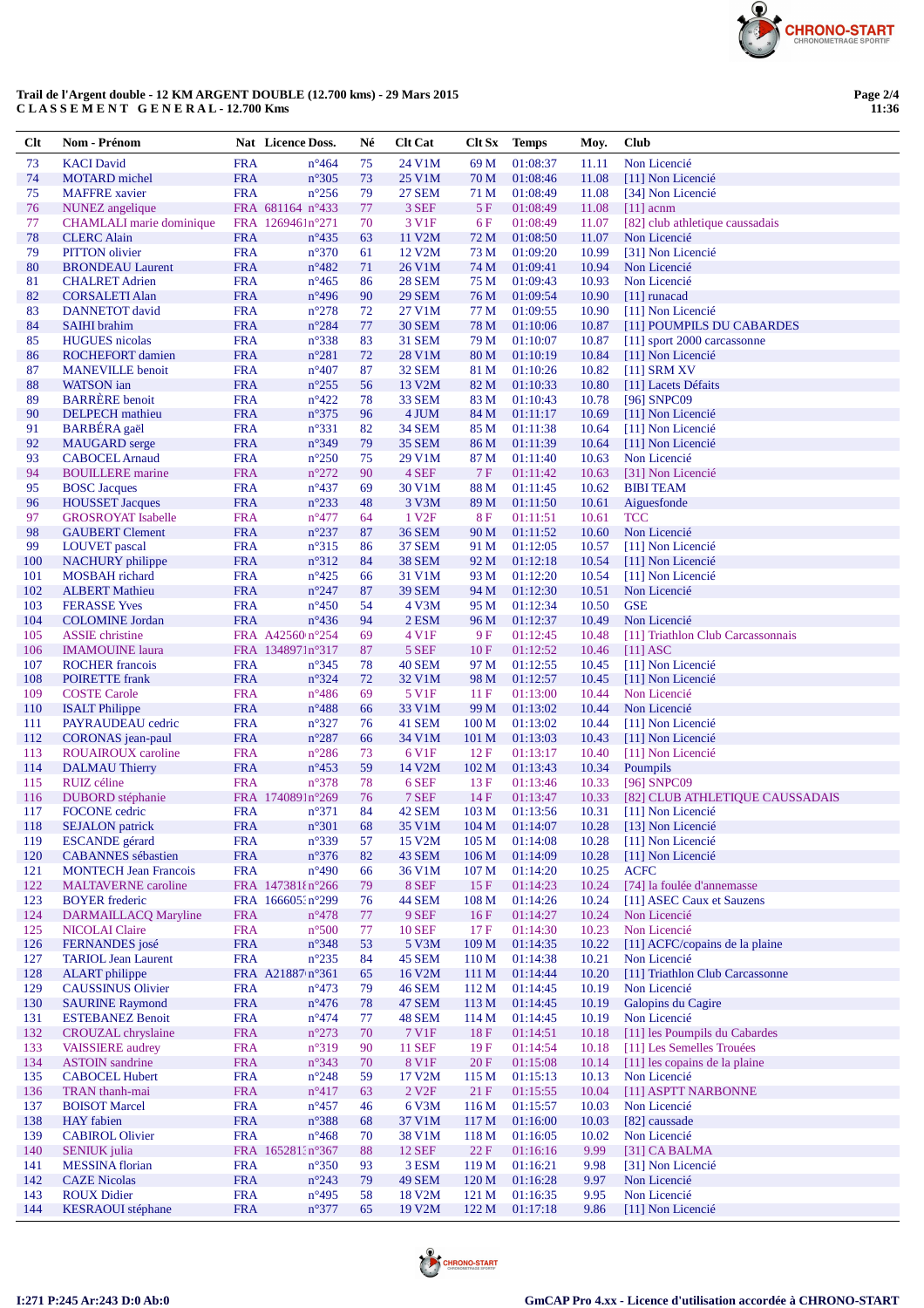

## Trail de l'Argent double - 12 KM ARGENT DOUBLE  $(12.700 \text{ km}\text{s})$  - 29 Mars 2015 C LA S S E M E N T G E N E R A L - 12.700 Kms

| Clt        | Nom - Prénom                                        |                          | <b>Nat</b> Licence Doss.           | Né       | <b>Clt Cat</b>                     | Clt Sx           | <b>Temps</b>         | Moy.         | Club                                               |
|------------|-----------------------------------------------------|--------------------------|------------------------------------|----------|------------------------------------|------------------|----------------------|--------------|----------------------------------------------------|
| 145        | <b>BOIX</b> sebastien                               | <b>FRA</b>               | $n^{\circ}336$                     | 95       | 4 ESM                              | 123 M            | 01:17:25             | 9.84         | [34] LES GROLES TROTTEURS                          |
| 146        | <b>SAISSET</b> françois                             | <b>FRA</b>               | $n^{\circ}293$                     | $77\,$   | <b>50 SEM</b>                      | 124 M            | 01:17:52             | 9.79         | [81] Non Licencié                                  |
| 147        | <b>MORENO</b> pierre                                | <b>FRA</b>               | $n^{\circ}351$                     | 65       | 20 V2M                             | 125 M            | 01:18:01             | 9.77         | [11] Non Licencié                                  |
| 148        | <b>SAPONE</b> damien                                | <b>FRA</b>               | $n^{\circ}358$                     | 87       | <b>51 SEM</b>                      | 126 <sub>M</sub> | 01:18:11             | 9.75         | [11] Non Licencié                                  |
| 149<br>150 | DE CARVALHO celia<br><b>DELQUIE Gael</b>            | <b>FRA</b><br><b>FRA</b> | $n^{\circ}428$<br>$n^{\circ}396$   | 73<br>82 | 9 V <sub>1F</sub><br><b>52 SEM</b> | 23 F<br>127 M    | 01:18:18<br>01:18:20 | 9.73<br>9.73 | [11] Non Licencié<br>$[11]$ SRM XV                 |
| 151        | <b>GORGONI Jean Claude</b>                          | <b>FRA</b>               | $n^{\circ}484$                     | 45       | 2 V <sub>4</sub> M                 | 128 M            | 01:18:33             | 9.70         | Non Licencié                                       |
| 152        | <b>CHIROUZE</b> angelique                           | <b>FRA</b>               | $n^{\circ}252$                     | 69       | 10 V1F                             | 24 F             | 01:18:35             | 9.70         | [11] Non Licencié                                  |
| 153        | <b>SIFFRE</b> sébastien                             | <b>FRA</b>               | $n^{\circ}368$                     | 78       | <b>53 SEM</b>                      | 129 <sub>M</sub> | 01:18:47             | 9.67         | [11] Non Licencié                                  |
| 154        | <b>ROUANET</b> rémy                                 |                          | FRA 158451(n°427                   | 52       | 7 V3M                              | 130 M            | 01:19:16             | 9.61         | [34] GSE Gruissan                                  |
| 155        | <b>DAMAS</b> luisa                                  | <b>FRA</b>               | $n^{\circ}420$                     | 71       | 11 V1F                             | 25F              | 01:19:17             | 9.61         | [11] Non Licencié                                  |
| 156        | <b>ROUSSEL Patrick</b>                              | <b>FRA</b>               | $n^{\circ}441$                     | 55       | 8 V3M                              | 131 M            | 01:19:18             | 9.61         | Non Licencié                                       |
| 157        | <b>COURTIEL</b> alain                               | <b>FRA</b>               | $n^{\circ}295$                     | 66       | 39 V1M                             | 132 M            | 01:19:37             | 9.57         | [11] Non Licencié                                  |
| 158<br>159 | CALVAYRAC cecile<br><b>RAVIER</b> nicolas           | <b>FRA</b>               | $n^{\circ}309$<br>$n^{\circ}259$   | 72<br>80 | 12 V1F<br><b>54 SEM</b>            | 26F              | 01:19:53             | 9.54<br>9.54 | [11] Non Licencié                                  |
| 160        | <b>CAROL</b> zaza                                   | <b>FRA</b><br><b>FRA</b> | $n^{\circ}298$                     | 60       | 3 V <sub>2F</sub>                  | 133 M<br>27 F    | 01:19:55<br>01:20:01 | 9.52         | [31] Non Licencié<br>[11] LES POUMPILS DU CABARDES |
| 161        | <b>GARCIA</b> eve                                   | <b>FRA</b>               | $n^{\circ}321$                     | 68       | 13 V1F                             | 28F              | 01:20:02             | 9.52         | [11] Non Licencié                                  |
| 162        | <b>CARRIE Eric</b>                                  | <b>FRA</b>               | $n^{\circ}460$                     | 61       | 21 V2M                             | 134 M            | 01:20:03             | 9.52         | <b>ACFC</b>                                        |
| 163        | <b>JUDAS</b> maxime                                 | <b>FRA</b>               | $n^{\circ}353$                     | 90       | <b>55 SEM</b>                      | 135 M            | 01:20:04             | 9.52         | [67] BIBI TEAM                                     |
| 164        | <b>RODRIGUEZ Rachida</b>                            | <b>FRA</b>               | $n^{\circ}459$                     | 69       | 14 V1F                             | 29F              | 01:20:05             | 9.52         | Non Licencié                                       |
| 165        | <b>RODRIGUEZ Bernard</b>                            | <b>FRA</b>               | $n^{\circ}458$                     | 67       | 40 V1M                             | 136 M            | 01:20:07             | 9.51         | Non Licencié                                       |
| 166        | MAILLET GIRAULT stéphanie                           | <b>FRA</b>               | $n^{\circ}344$                     | 77       | <b>13 SEF</b>                      | 30 F             | 01:20:07             | 9.51         | [82] cac caussade                                  |
| 167        | DAVID corinne                                       |                          | FRA 1179274 n°282                  | 61       | 4 V <sub>2F</sub>                  | 31 F             | 01:20:08             | 9.51         | [82] CLUB ATHLETIQUE CAUSSADAIS                    |
| 168<br>169 | <b>BATAILLE Serge</b><br><b>FENECH</b> sandrine     | <b>FRA</b><br><b>FRA</b> | $n^{\circ}443$<br>$n^{\circ}381$   | 66<br>80 | 41 V1M<br>14 SEF                   | 137 M<br>32F     | 01:20:13<br>01:21:24 | 9.50<br>9.36 | Non Licencié<br>[93] Non Licencié                  |
| 170        | <b>VERGNES</b> nicolas                              | <b>FRA</b>               | $n^{\circ}359$                     | 73       | 42 V1M                             | 138 M            | 01:21:27             | 9.36         | [11] Non Licencié                                  |
| 171        | <b>LEHYARIC Gabin</b>                               | <b>FRA</b>               | $n^{\circ}242$                     | 97       | 5 JUM                              | 139 M            | 01:21:31             | 9.35         | Non Licencié                                       |
| 172        | <b>CABANNES</b> bernard                             | <b>FRA</b>               | $n^{\circ}373$                     | 56       | 22 V2M                             | 140 M            | 01:21:36             | 9.34         | [11] Non Licencié                                  |
| 173        | <b>ARNAUD</b> michel                                |                          | FRA A62063 n°430                   | 63       | 23 V2M                             | 141 M            | 01:21:48             | 9.32         | [11] TREBES TRI                                    |
| 174        | <b>BARBERA</b> pierre                               | <b>FRA</b>               | $n^{\circ}261$                     | 72       | 43 V1M                             | 142 M            | 01:21:49             | 9.31         | [11] Non Licencié                                  |
| 175        | <b>MALLEVIALLE</b> arnaud                           | <b>FRA</b>               | $n^{\circ}296$                     | 65       | 24 V2M                             | 143 M            | 01:22:36             | 9.23         | [11] asc carcassonne                               |
| 176        | <b>MACQUART</b> audrey                              |                          | FRA A70148 n°330                   | 78       | <b>15 SEF</b>                      | 33 F             | 01:22:43             | 9.21         | $[11]$ TCC                                         |
| 177<br>178 | <b>MARTINE</b> Lionel                               | <b>FRA</b>               | $n^{\circ}452$<br>FRA 154268(n°310 | 59<br>52 | 25 V2M<br>1 V3F                    | 144 M            | 01:22:45             | 9.21         | Non Licencié                                       |
| 179        | LIMOUZI marie-claire<br><b>BALBOA</b> gregory       | <b>FRA</b>               | $n^{\circ}411$                     | 83       | <b>56 SEM</b>                      | 34 F<br>145 M    | 01:22:46<br>01:24:15 | 9.21<br>9.05 | $[11]$ GSE<br>$[11]$ SRM XV                        |
| 180        | <b>ROYELA Jacques</b>                               | <b>FRA</b>               | $n^{\circ}467$                     | 52       | 9 V3M                              | 146 M            | 01:24:17             | 9.04         | <b>Tamalous</b>                                    |
| 181        | <b>CARNE Nicole</b>                                 | <b>FRA</b>               | $n^{\circ}479$                     | 52       | 2 <sub>Y3F</sub>                   | 35F              | 01:24:37             | 9.01         | Non Licencié                                       |
| 182        | <b>OUSTRY</b> stephanie                             | <b>FRA</b>               | $n^{\circ}387$                     | 74       | 15 V1F                             | 36F              | 01:25:10             | 8.95         | [82] caussade                                      |
| 183        | <b>BERNAT Jean Christophe</b>                       | <b>FRA</b>               | $n^{\circ}230$                     | 68       | 44 V1M                             | 147 M            | 01:25:11             | 8.95         | Non Licencié                                       |
| 184        | <b>BIASUTTI</b> ludivine                            | <b>FRA</b>               | $n^{\circ}341$                     | 83       | <b>16 SEF</b>                      | 37 F             | 01:25:14             | 8.94         | [11] Non Licencié                                  |
| 185        | <b>CAVAILHES Virginie</b>                           | <b>FRA</b>               | $n^{\circ}249$                     | 75       | 16 V <sub>1F</sub>                 | 38F              | 01:25:26             | 8.92         | Non Licencié                                       |
| 186        | <b>CABOS</b> isabelle                               | <b>FRA</b><br><b>FRA</b> | $n^{\circ}432$                     | 68       | 17 V1F                             | 39 F             | 01:25:26             | 8.92         | [11] Non Licencié                                  |
| 187<br>188 | <b>LONGUEPEE</b> albane<br><b>THOMAS</b> frederic   | <b>FRA</b>               | $n^{\circ}363$<br>$n^{\circ}253$   | 71<br>79 | 18 V1F<br><b>57 SEM</b>            | 40 F<br>148 M    | 01:25:26<br>01:25:33 | 8.92<br>8.91 | [11] Non Licencié<br>$[11]$ Coore                  |
| 189        | <b>GULI</b> Pascal                                  | <b>FRA</b>               | $n^{\circ}493$                     | 62       | 26 V2M                             | 149 M            | 01:25:36             | 8.90         | Non Licencié                                       |
| 190        | <b>ALSINA Perrine</b>                               | <b>FRA</b>               | $n^{\circ}239$                     | 87       | <b>17 SEF</b>                      | 41 F             | 01:25:39             | 8.90         | Non Licencié                                       |
| 191        | <b>JULVE</b> sebastien                              | <b>FRA</b>               | $n^{\circ}405$                     | 78       | <b>58 SEM</b>                      | 150 M            | 01:25:48             | 8.88         | $[11]$ SRM XV                                      |
| 192        | PAYRAUDEAU aude                                     | <b>FRA</b>               | $n^{\circ}326$                     | 79       | <b>18 SEF</b>                      | 42 F             | 01:25:52             | 8.87         | [11] Non Licencié                                  |
| 193        | <b>PENENT</b> laurence                              | <b>FRA</b>               | $n^{\circ}260$                     | 86       | <b>19 SEF</b>                      | 43 F             | 01:25:56             | 8.87         | [31] Non Licencié                                  |
| 194        | <b>ROBERT Jean Marie</b>                            | <b>FRA</b>               | $n^{\circ}492$                     | 65       | 27 V2M                             | 151 M            | 01:26:28             | 8.81         | Non Licencié                                       |
| 195<br>196 | <b>MONTALVO Sabrina</b><br><b>DELAMUR</b> claudette | <b>FRA</b>               | $n^{\circ}498$<br>FRA 474622 n°431 | 79<br>56 | <b>20 SEF</b><br>5 V <sub>2F</sub> | 44 F<br>45 F     | 01:26:29<br>01:27:19 | 8.81<br>8.73 | Poumpils<br>[11] TO BE SPORT                       |
| 197        | <b>BETEILLE Florence</b>                            | <b>FRA</b>               | $n^{\circ}241$                     | 71       | 19 V1F                             | 46 F             | 01:27:57             | 8.67         | Non Licencié                                       |
| 198        | <b>LEMAIRE Sebastien</b>                            | <b>FRA</b>               | $n^{\circ}245$                     | 71       | 45 V1M                             | 152 M            | 01:27:58             | 8.66         | Non Licencié                                       |
| 199        | PERALES patricia                                    | <b>FRA</b>               | $n^{\circ}294$                     | 63       | 6 V <sub>2F</sub>                  | 47 F             | 01:27:59             | 8.66         | [11] TABACSTOPSOLUTIONS                            |
| 200        | <b>WARNAULT Christophe</b>                          | <b>FRA</b>               | $n^{\circ}491$                     | 74       | 46 V1M                             | 153 M            | 01:28:01             | 8.66         | Non Licencié                                       |
| 201        | <b>HARIZ Yousef</b>                                 | <b>FRA</b>               | $n^{\circ}489$                     | 79       | <b>59 SEM</b>                      | 154 M            | 01:28:01             | 8.66         | Non Licencié                                       |
| 202        | <b>BRUN</b> laetitia                                | <b>FRA</b>               | $n^{\circ}362$                     | 82       | <b>21 SEF</b>                      | 48 F             | 01:28:13             | 8.64         | [11] Non Licencié                                  |
| 203        | <b>LALIGNE</b> stephane                             | <b>FRA</b>               | $n^{\circ}421$                     | 68       | 47 V1M                             | 155 M            | 01:28:16             | 8.63         | [34] Non Licencié                                  |
| 204        | <b>ROBERT</b> clementine                            | <b>FRA</b>               | $n^{\circ}391$                     | 91       | <b>22 SEF</b>                      | 49 F             | 01:28:30             | 8.61         | $[11]$ SRM XV                                      |
| 205<br>206 | <b>FOURNES</b> aurelie<br><b>CARRETIER</b> pauline  | <b>FRA</b><br><b>FRA</b> | $n^{\circ}290$<br>$n^{\circ}413$   | 79<br>89 | <b>23 SEF</b><br><b>24 SEF</b>     | 50 F<br>51 F     | 01:28:32<br>01:28:45 | 8.61<br>8.59 | [11] Non Licencié<br>[34] Non Licencié             |
| 207        | <b>IMBERT</b> jacques                               | <b>FRA</b>               | $n^{\circ}414$                     | 61       | 28 V2M                             | 156 M            | 01:28:47             | 8.58         | [11] Non Licencié                                  |
| 208        | <b>ESTEVE</b> patrick                               | <b>FRA</b>               | $n^{\circ}410$                     | 62       | 29 V2M                             | 157 M            | 01:29:03             | 8.56         | $[11]$ SRM XV                                      |
| 209        | <b>MENIEUX</b> julien                               | <b>FRA</b>               | $n^{\circ}409$                     | 81       | <b>60 SEM</b>                      | 158 M            | 01:29:03             | 8.56         | $[11]$ SRM XV                                      |
| 210        | <b>GILS</b> sarah                                   | <b>FRA</b>               | $n^{\circ}333$                     | 87       | <b>25 SEF</b>                      | 52F              | 01:29:47             | 8.49         | [11] Non Licencié                                  |
| 211        | <b>ROBERT</b> camille                               | <b>FRA</b>               | $n^{\circ}352$                     | 93       | 1 ESF                              | 53 F             | 01:29:52             | 8.48         | $[11]$ SRM XV                                      |
| 212        | <b>SCHWEIZER</b> valerie                            | <b>FRA</b>               | $n^{\circ}297$                     | 63       | 7 V <sub>2F</sub>                  | 54 F             | 01:29:58             | 8.47         | [34] Non Licencié                                  |
| 213        | <b>SABARDEIL Christine</b>                          | <b>FRA</b>               | $n^{\circ}442$                     | 59       | 8 V <sub>2F</sub>                  | 55 F             | 01:30:26             | 8.43         | Non Licencié                                       |
| 214<br>215 | <b>ALVAREZ</b> arnaud<br><b>CARSAC Aurore</b>       | <b>FRA</b><br><b>FRA</b> | $n^{\circ}416$<br>$n^{\circ}448$   | 71<br>85 | 48 V1M<br><b>26 SEF</b>            | 159 M<br>56 F    | 01:31:12<br>01:31:16 | 8.36<br>8.35 | [82] Non Licencié<br>Non Licencié                  |
| 216        | UTHEZA camille                                      | <b>FRA</b>               | $n^{\circ}357$                     | 74       | 20 V1F                             | 57 F             | 01:31:48             | 8.30         | [11] Non Licencié                                  |
|            |                                                     |                          |                                    |          |                                    |                  |                      |              |                                                    |